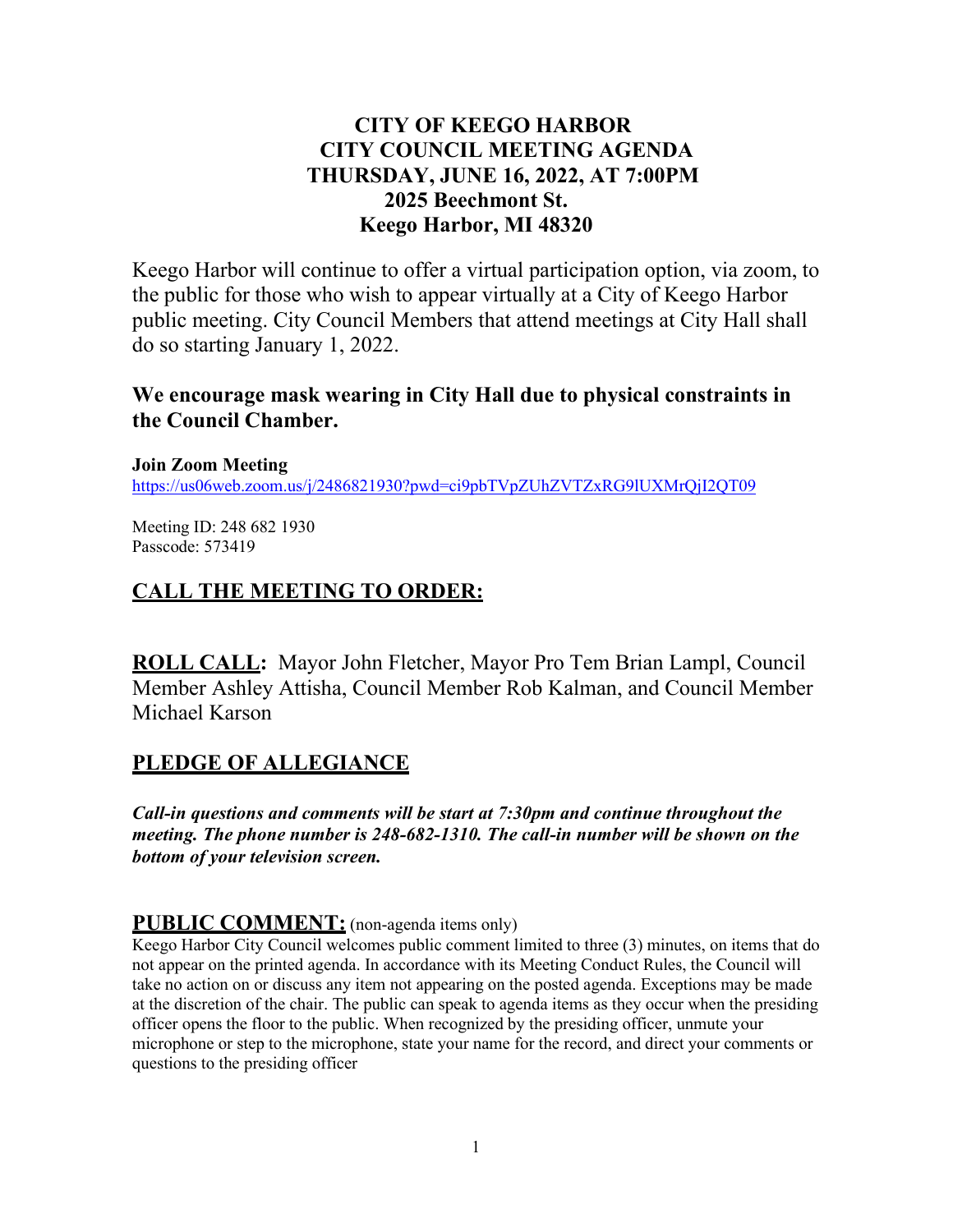## **ANNOUNCEMENTS:**

- Mayor
- Police Chief
- Planning Commission
- Parks and Recreation
- City Attorney
- City Manager

# **CONSENT AGENDA:**

The purpose of the consent agenda is to streamline the public meeting process and allow for approval of a group of items with one motion, without discussion. Consent agenda items are routine matters not normally requiring individual attention. Any member of the public or City Council may remove any item from the Consent Agenda at their request and the item will be moved to the regular agenda for discussion and public comment.

# **CONSENT AGENDA:** Resolution 22-08 (Tab 1)

# Monthly Financial Report

- 1. Authorize Bill payments for May 2022 (Tab 2)
- 2. Revenue and Expenditure Report (Tab 3)

# Meeting Minutes

- 4. Study Session Meeting Minutes May 17, 2022 (Tab 4)
- 5. City Council Meeting Minutes May 19, 2022 (Tab 5)
- 6. Budget Workshop Meeting Minutes June 6, 2022 (Tab 6)

# **REGULAR AGENDA:**

- 1. **FY2223 Budget Public Hearing** (Tab 7)
	- Millage Rate Resolution 22-09
	- Special Publicity Tax Resolution 22-10
	- Hazardous Waste Rate Resolution 22-11
	- Green for Life (GFL) Rate Resolution 22-12
	- Budget Adoption Resolution 22-13
- 2. Oakland County Assessing Contract 2022-2023 (Tab 8)
- 3. Cleaning Service at City Hall (Tab 9)
- 4. KHPD Boat Repair and Marine Coverage (Tab 10)